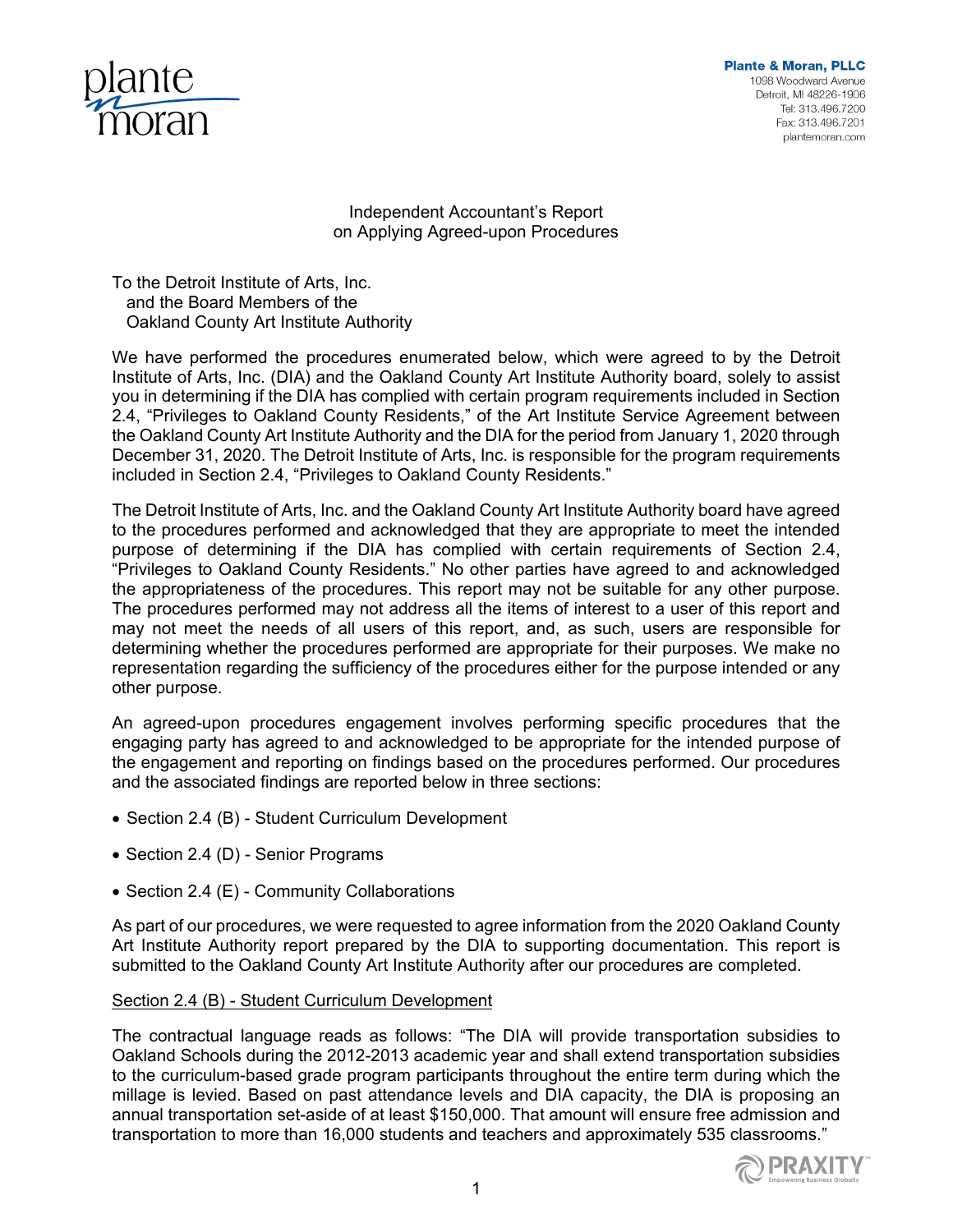According to the preliminary 2020 Oakland County Art Institute Authority report prepared by the DIA, total spending on school programs was as follows:

| Transportation                                        | \$47,637.66   |
|-------------------------------------------------------|---------------|
| Staff time - Group reservations and learning and      | \$40,838.17   |
| audience engagement (school relations coordinator,    |               |
| gallery teachers, and director of education programs) |               |
| Total school program spending                         | \$88,475.83   |
| Service agreement                                     | \$150,000.00  |
| Variance                                              | (\$61,524.17) |

The procedures and the associated findings are as follows:

- 1) Transportation
	- a) We obtained the DIA general ledger detail for the Oakland County, Michigan (Oakland County) transportation expense account for the period from January 1, 2020 through December 31, 2020 and compared the amount to the transportation expense reported in the preliminary Oakland County Art Institute Authority report.
	- b) We selected a sample of 10 transactions and agreed the amount recorded in the general ledger to the amount on the related invoice or other supporting documentation. Sample transactions #9 and #10 in Exhibit I in the total amount of \$1,721.00 were related to transportation provided for trips in 2019 that were recorded in the Oakland County expense account in 2020 and not accrued for in the year ended December 31, 2019. No other timing differences were identified in the sample of transactions accounted for under the Oakland County transportation expense.
	- c) We obtained the DIA's calculation of the spending for the student curriculum development and agreed inputs to the amounts recorded in the general ledger. We observed there was a spending shortfall of \$61,524.17 in 2020.
- 2) Staff Time
	- a) We obtained the DIA general ledger detail for the staff time for the group reservations and learning and audience engagement (gallery teachers, director of education programs, and school relations coordinator) departments for the period from January 1, 2020 through December 31, 2020 and compared the amount to the expense reported in the preliminary Oakland County Art Institute Authority report prepared by the DIA. No exceptions were identified in comparing the amount per the DIA general ledger to the preliminary 2020 Oakland County Art Institute Authority report.
	- b) We agreed the amounts reported in the general ledger for total staff time expenses to summary payroll data maintained by the DIA. No exceptions were identified.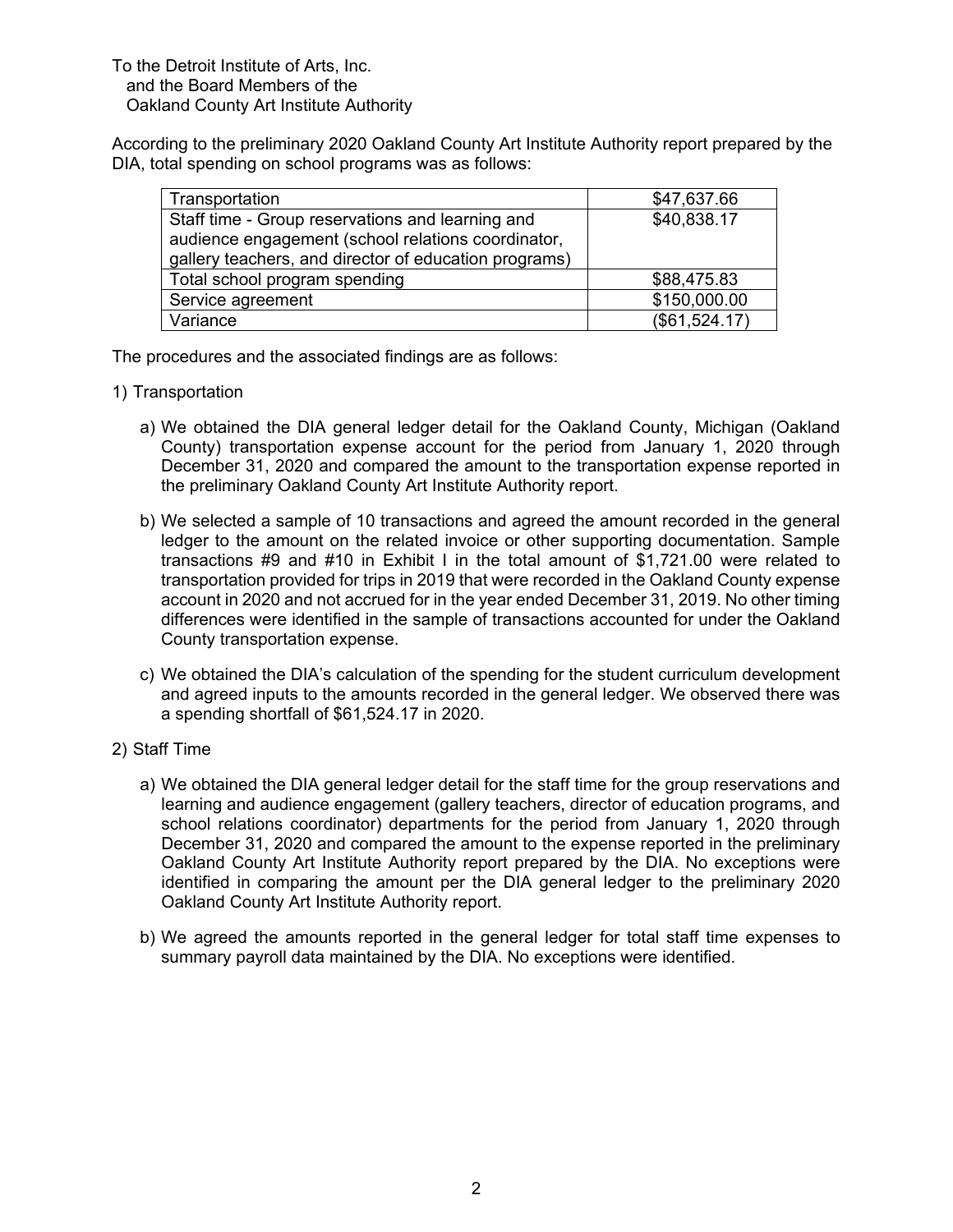- c) We recalculated the staff time expense allocation to Oakland County by obtaining data maintained in the DIA's group reservation system and internal departmental reports. We confirmed the allocation methodologies described below were utilized. No exceptions were identified in recalculating the expense allocation to Oakland County based on the DIA's methodology.
	- i) In the learning and audience engagement department, there was a school relations coordinator position whose wages and fringes were partially allocated to the counties of Oakland, Wayne, and Macomb, Michigan under the student curriculum development section of the service agreement with the Oakland County Art Institute Authority. The portion of wages and fringes of this position allocated to the counties was split evenly amongst the three counties. This was the same for the director of education programs' wages and fringes. For the period from January 1, 2020 through December 31, 2020, 60 percent of the school relations coordinator's wages and fringes for the period of January through March was allocated to the counties of Oakland, Wayne, and Macomb, Michigan. For the period from January 1, 2020 through March 31, 2020, 45 percent of the director of education programs' wages and fringes was allocated to the counties of Oakland, Wayne, and Macomb, Michigan. The total wages and fringes allocated for these two positions was \$19,869, with \$6,623 allocated to Oakland County, Michigan.
	- ii) There were 10 gallery teacher positions whose wages and fringes were partially allocated to the counties of Oakland, Wayne, and Macomb, Michigan under the Student Curriculum Development section of the service agreement with the Oakland County Art Institute Authority. The wages and fringe benefit expenses were reduced for time spent on tasks unrelated to school programs from March 22, 2020 through December 31, 2020. Gallery teachers' wages and fringe benefits were allocated to the counties of Oakland, Wayne, and Macomb, Michigan based on the percentage of school group tours per county using data from 2019, as this was the most recent year with full activity. For the period from January 1, 2020 through December 31, 2020, \$67,769 of the gallery teachers' wages and fringes expenses was allocated to the counties of Oakland, Wayne, and Macomb, Michigan. Of the \$67,769, 26.64 percent, or \$18,055, was allocated to Oakland County.
	- iii) In the group reservations department, there were eight positions whose wages and fringes were partially allocated to the counties of Oakland, Wayne, and Macomb, Michigan under the Student Curriculum Development section of the service agreement with the Oakland County Art Institute Authority for the period of January through March 2020. One group reservations department position was partially allocated to the counties of Oakland, Wayne, and Macomb, Michigan under the student curriculum development section of the service agreement with the Oakland County Art Institute Authority for the period of April through June 30, 2020. The wages and fringes of the group reservations department were allocated to the counties based on the percentage of tri-county school reservations compared to total reservations in the DIA's group reservation system in 2019, as this was the most recent year with full activity. For the period from January 1, 2020 through June 30, 2020, 67.11 percent, or \$60,658, of the group reservations department's wages and fringes expenses was allocated to the counties of Oakland, Wayne, and Macomb, Michigan under the Student Curriculum Development section of the service agreement with the Oakland County Art Institute Authority. The allocation to Oakland County, Michigan was based on the percentage of Oakland County school reservations compared to the total tricounty school reservations. For the period from January 1, 2020 through December 31, 2020, 26.64 percent of the \$60,658, or \$16,160, was allocated to Oakland County.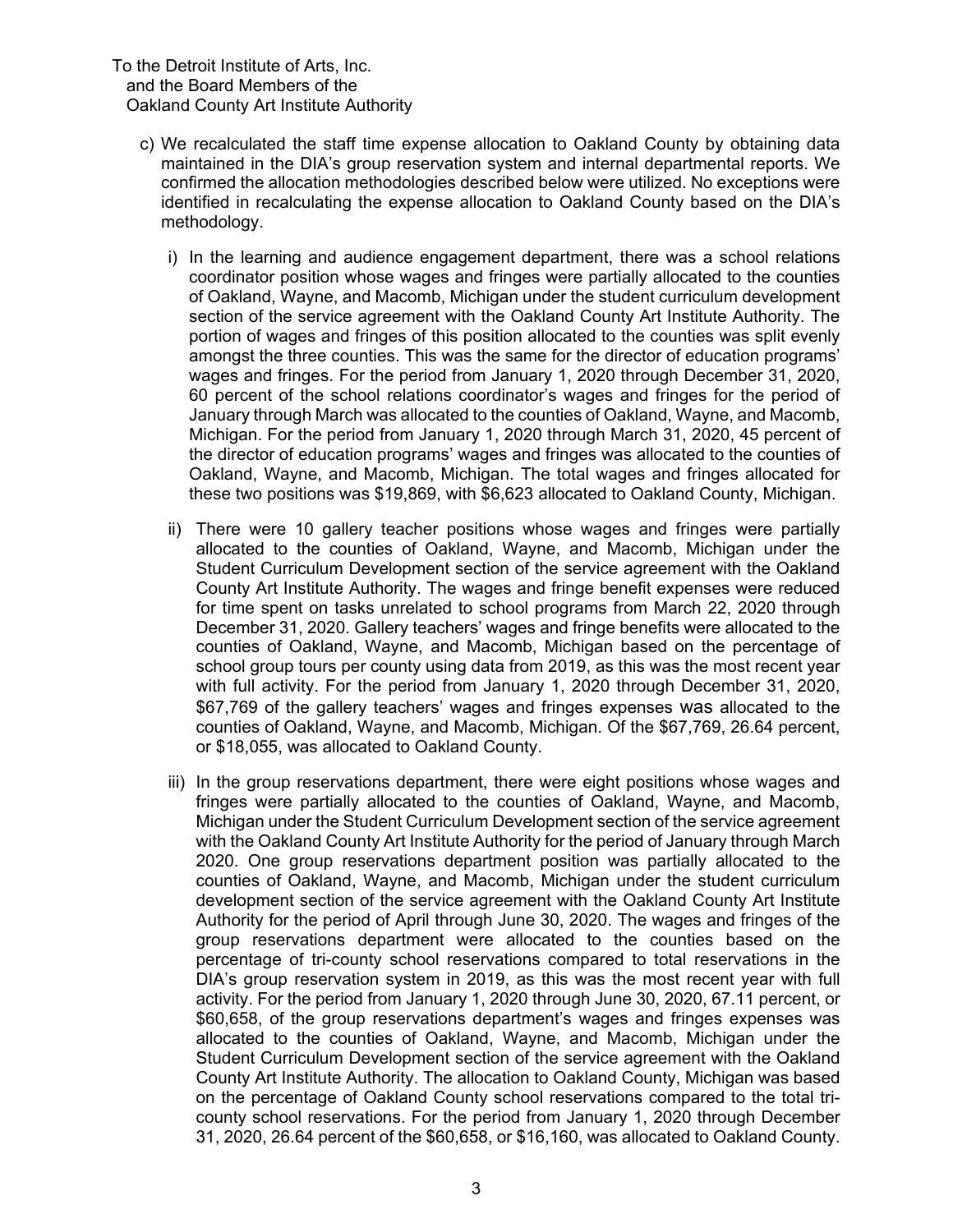# Section 2.4 (D) - Senior Programs

The contractual language reads as follows: "The DIA shall initiate a subsidized tour program for Oakland County seniors. Based on past attendance, the museum will initially set aside \$100,000 annually for a subsidized senior program. This will fund 60 senior tours, including transportation, a 30-minute lecture by a museum volunteer or staff member, and access to the galleries."

According to the preliminary 2020 Oakland County Art Institute Authority report prepared by the DIA, total spending on senior programs was as follows:

| Senior Millage Program - Transportation,<br>hospitality, and other costs related to<br>Thursdays at the Museum senior program | \$16,653.77   |
|-------------------------------------------------------------------------------------------------------------------------------|---------------|
| Staff time - Group reservations, studio, and<br>learning and audience engagement                                              | \$10,941.03   |
| Total senior program spending                                                                                                 | \$27,594.80   |
| Service agreement                                                                                                             | \$100,000.00  |
| Variance                                                                                                                      | (\$72,405.20) |

The procedures and the associated findings are as follows:

- 1) Thursdays at the Museum Program
	- a) We obtained the DIA general ledger detail for the Oakland County expenses related to the Thursdays at the Museum program for the period from January 1, 2020 through December 31, 2020 and compared the amount to the program expenses reported in the preliminary 2020 Oakland County Art Institute Authority report prepared by the DIA. We observed that the program expenses consisted of transportation, hospitality, and other costs related to the Thursdays at the Museum senior program. No exceptions were identified in comparing the amount per the DIA general ledger to the preliminary 2020 Oakland County Art Institute Authority report.
	- b) We agreed the amounts recorded in the general ledger to the related invoice or other supporting documentation for a sample of transactions, as identified in Exhibit II. The sample of 10 transactions was judgmentally selected. We agreed the expense amount per the general ledger to the related invoice or supporting documentation. There were no exceptions identified in the sample of transactions accounted for in the Oakland County expense accounts.
	- c) We obtained the DIA's calculation of the spending for the Thursdays at the Museum program and agreed inputs to the amounts recorded in the general ledger. We observed there was a spending shortfall of \$72,405.20 in 2020.
- 2) Staff Time
	- a) We obtained the DIA general ledger detail for the staff time learning and audience engagement, studio, and group reservations expense accounts for the period from January 1, 2020 through December 31, 2020 and compared the amount to the expense reported in the preliminary Oakland County Art Institute Authority report prepared by the DIA. No exceptions were identified.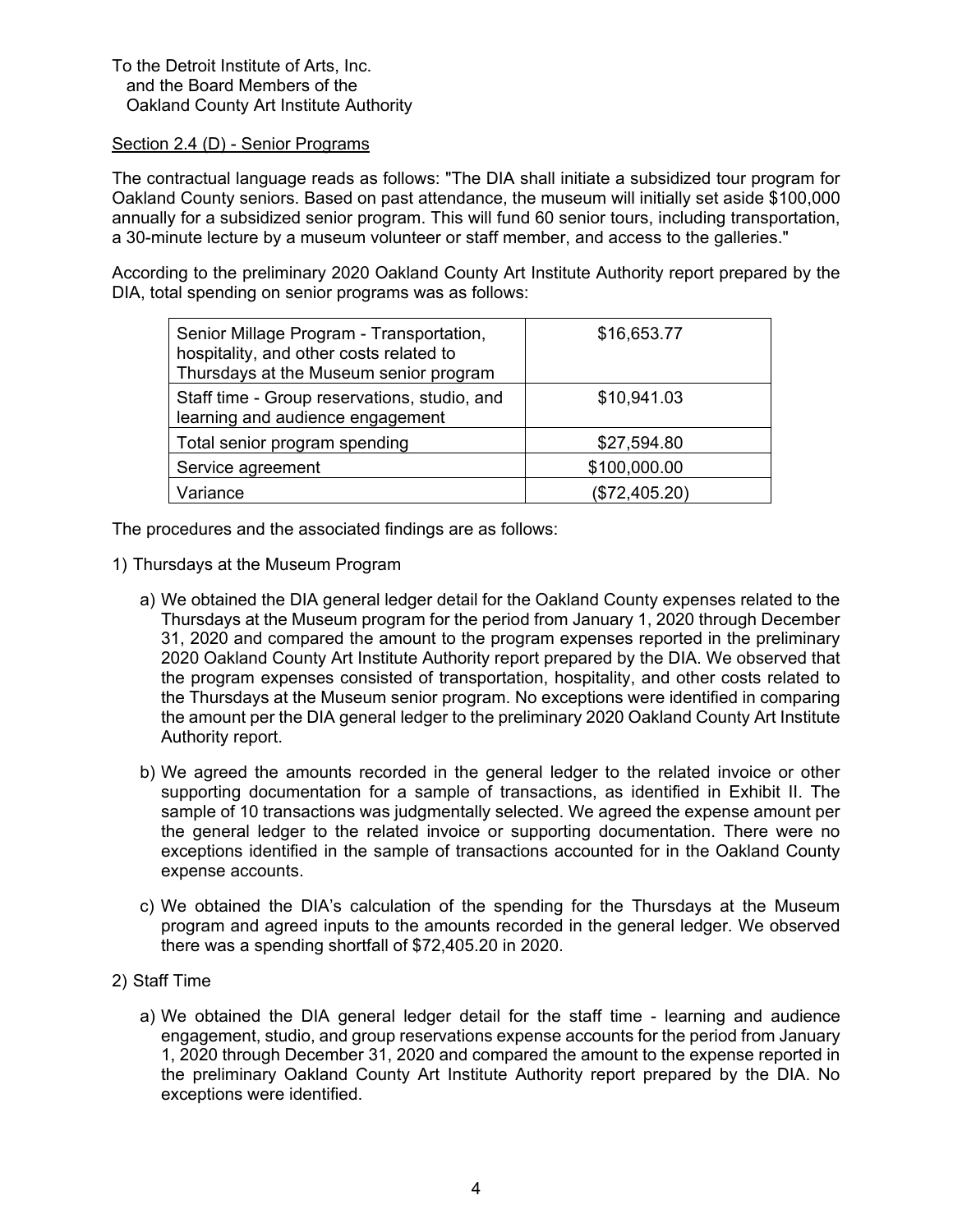- b) We agreed the amounts reported in the general ledger for total staff time expenses to summary payroll data maintained by the DIA. No exceptions were identified.
- c) We recalculated the staff time expense allocation to Oakland County by inspecting data maintained in the DIA's group reservation system and internal departmental reports. We observed the allocation methodologies described below were utilized. No exceptions were identified in recalculating the expense allocation to Oakland County based on the DIA's methodology.
	- i) In the group reservations department, there were eight positions whose wages and fringes were partially allocated to the counties of Oakland, Wayne, and Macomb, Michigan under the Senior Programs section of the service agreement with the Oakland County Art Institute Authority. The wages and fringes of the group reservations department were allocated to the counties based on the percentage of tri-county senior trip reservations compared to total trip reservations in the DIA's group reservation system in 2019, as this was the most recent year with full activity. For the year ended December 31, 2020, approximately 16.80 percent, or \$19,493, of the group reservation department's wages and fringes expenses was allocated to the counties of Oakland, Wayne, and Macomb, Michigan under the senior programs section of the service agreement with the Oakland County Art Institute Authority. The allocation to Oakland County was based on the percentage of Oakland County senior trip reservations compared to the total tri-county senior trip reservations. For the period from January 1, 2020 through December 31, 2020, 32.01 percent of the \$15,187 or \$4,862, was allocated to Oakland County.
	- ii) In learning and audience engagement, there were four positions whose wages and fringes were partially allocated to the counties of Oakland, Wayne, and Macomb, Michigan under the senior programs section of the service agreement with the Oakland County Art Institute Authority. There was also one position, Community Engagement Manager, whose wages and fringes were partially allocated to Oakland County under the Senior Programs section of the service agreement with the Oakland County Art Institute Authority. For the period from January 1, 2020 through December 31, 2020, the learning and audience engagement department's wages and fringes allocated to the Senior Programs were \$16,187, with \$5,587 allocated to Oakland County.
	- iii) In the studio department, there were nine employees whose wages and fringes were partially allocated to the counties of Oakland, Wayne, and Macomb, Michigan under the senior section of the service agreement with the Oakland County Art Institute Authority. A portion of the wages and fringes for those positions was allocated to the counties of Oakland, Wayne, and Macomb, Michigan under the Senior Programs section of the service agreement with the Oakland County Art Institute Authority based on actual hours worked on specific Senior Programs projects. For the nine positions, we agreed the project hours allocated to Oakland County to detail provided by the DIA with no exceptions. For the period from January 1, 2020 through December 31, 2020, the studio department's wages and fringes allocated to the Senior Programs were \$1,359, with \$492 allocated to Oakland County.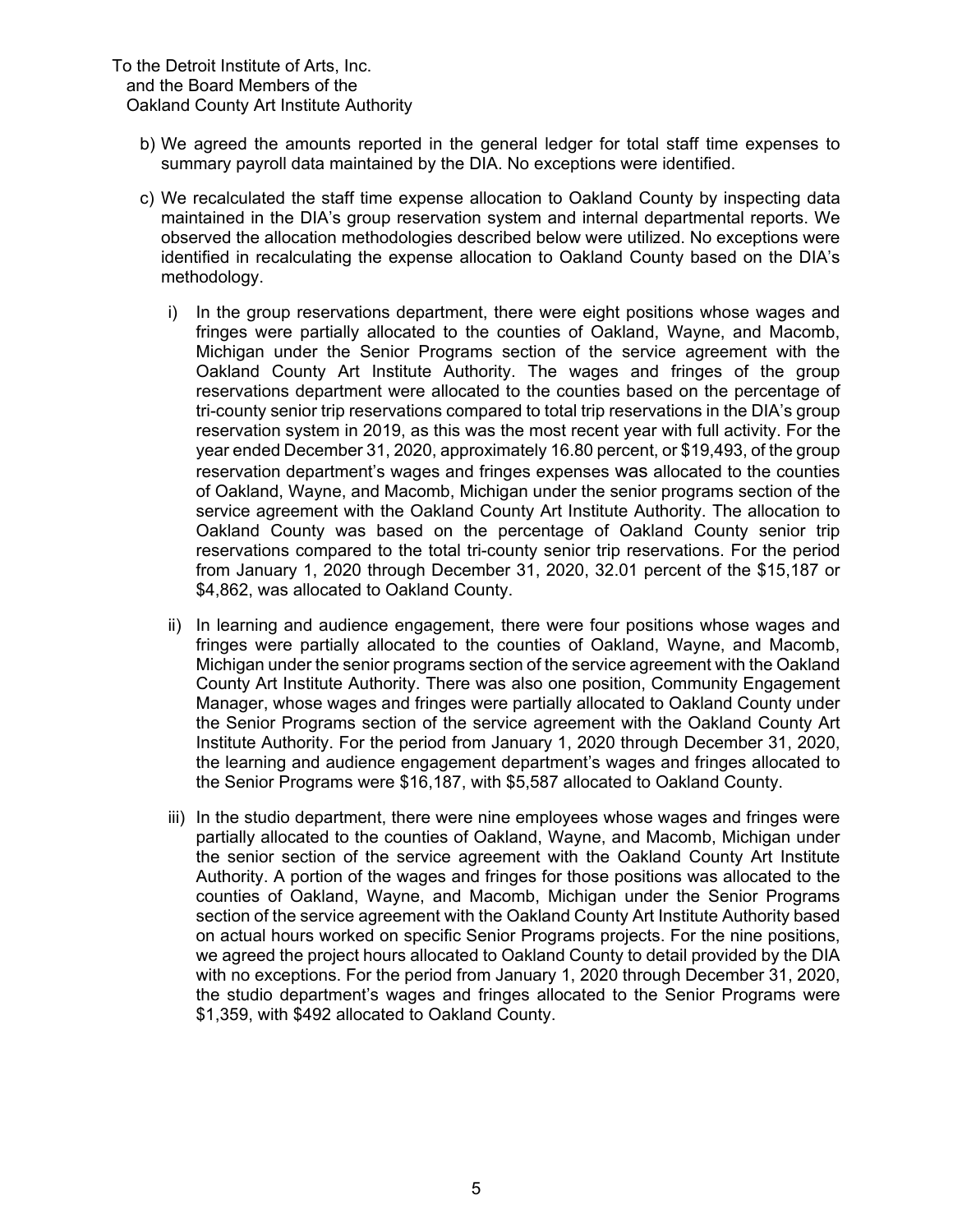# Section 2.4 (E) - Community Collaborations

The contractual language reads as follows: "The DIA will set aside at least \$300,000 annually to support community partnership projects that assist in bringing DIA programming to communities where there is a demonstrated commitment to increasing local arts programs. These collaborations will be developed cooperatively between the DIA and local organizations to respect and sustain the mission of the local organization and preserve the local character of each program."

According to the preliminary 2020 Oakland County Art Institute Authority report prepared by the DIA, total spending on community programs was as follows:

| <b>Community Partnership Programs</b>                                                             | \$91,186.84     |
|---------------------------------------------------------------------------------------------------|-----------------|
| Staff time - Studio, group reservations, public programs,<br>and learning and audience engagement | \$74,668.00     |
| Total investment                                                                                  | \$165,854.84    |
| Service agreement                                                                                 | \$300,000.00    |
| Variance                                                                                          | (\$134, 145.16) |

The procedures and the associated findings are as follows:

- 1) Community Partnership Programs
	- a) We obtained the DIA general ledger detail for the Oakland County expenses related to community partnership programs, including Partners in Public Art, Inside | Out, and virtual partnership programs, for the period from January 1, 2020 through December 31, 2020 and compared the amount to the expenses reported in the preliminary Oakland County Art Institute Authority report prepared by the DIA. No exceptions were identified in comparing the amount per the DIA general ledger to the preliminary Oakland County Art Institute Authority report.
	- b) We agreed the amounts recorded in the general ledger to the related invoice or other supporting documentation for a sample of transactions, as identified in Exhibit III. The sample of 10 transactions was judgmentally selected. We agreed the expense amount per the general ledger to the related invoice or supporting documentation. We observed that certain expenses were allocated to Oakland County, Michigan at a rate determined by the level of benefit received by Oakland County, Michigan. Sample transaction #8 in Exhibit III in the amount of \$410.22 was related to an event in 2019 that was recorded in the Oakland County expense account in 2020 and not accrued for in the year ended December 31, 2019. No other timing differences were identified in the sample of transactions accounted for in the Oakland County expense accounts.
	- c) We obtained the DIA's calculation of the spending for the community partnership programs and agreed inputs to the amounts recorded in the general ledger. We observed there was a spending shortfall of \$134,145.16 in 2020.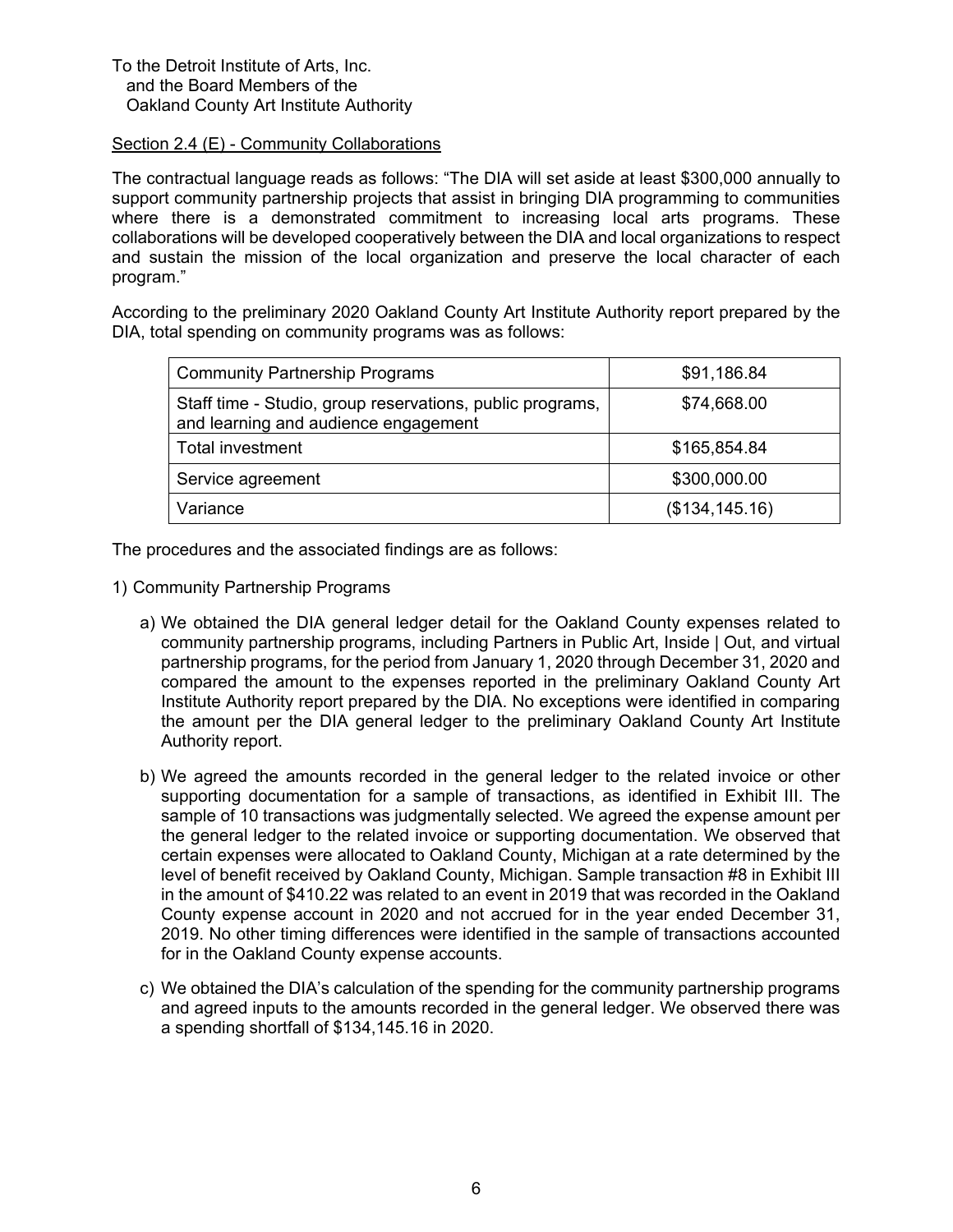- 2) Staff Time
	- a) We obtained the DIA general ledger detail for group reservations and learning and audience engagement staff time for the period from January 1, 2020 through December 31, 2020 and compared the amount to the expense reported in the preliminary 2020 Oakland County Art Institute Authority report prepared by the DIA. No exceptions were identified.
	- b) We agreed the amounts reported in the general ledger for total staff time expenses to summary payroll data maintained by the DIA. No exceptions were identified. We recalculated the staff time expense allocation to Oakland County by obtaining data maintained in the DIA's group reservation system and internal departmental reports.
	- c) We confirmed the staff time allocation methodologies described below were utilized. No exceptions were identified in recalculating the staff time expense allocation to Oakland County based on the DIA's methodology described below.
		- i) For the learning and audience engagement department, there were five positions whose wages and fringes were partially allocated to the counties of Oakland, Wayne, and Macomb, Michigan under the community collaborations section of the service agreement with the Oakland County Art Institute Authority. There was also one position whose wages and fringes were partially allocated only to Oakland County.
			- The studio outreach coordinator's time was allocated 60 percent to community collaborations.
			- The director of studio program's time was allocated 60 percent to community collaborations.
			- The assistant director of community engagement's time was allocated 45 percent.
			- The director of education program's time was allocated 6 percent to community collaborations.
			- The Oakland County community engagement manager's time was allocated 60 percent to community collaborations to Oakland County only.

For the period from January 1, 2020 through December 31, 2020, the total wages and fringes of the learning and audience engagement (LAE) staff involved in the community partnership programs was \$124,145. For the period from January 1, 2020 through December 31, 2020, \$42,989 was allocated to Oakland County.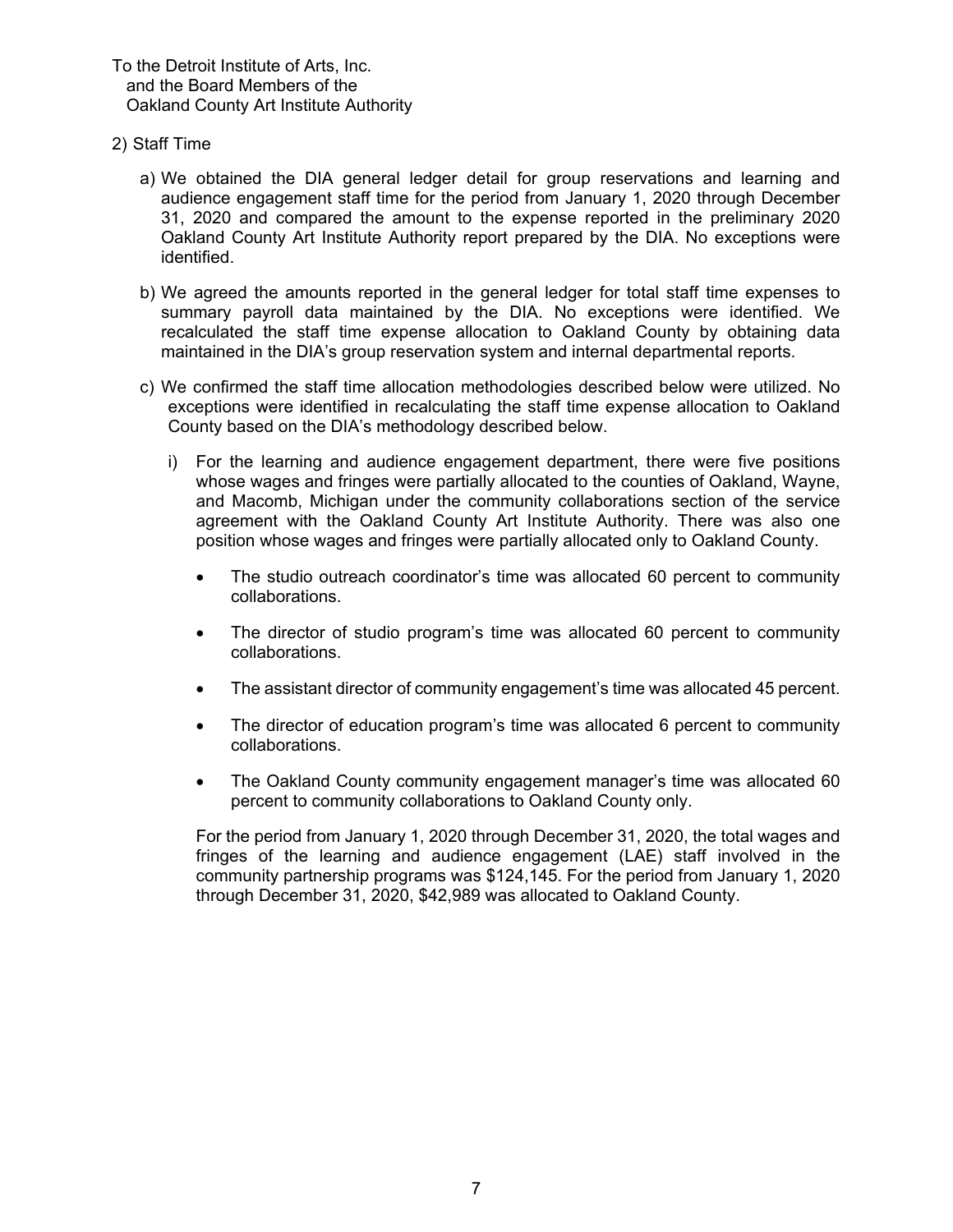- ii) In the group reservations department, there were eight positions whose wages and fringes were partially allocated to the counties of Oakland, Wayne, and Macomb, Michigan under the community collaborations section of the service agreement with the Oakland County Art Institute Authority. The wages and fringes of the group reservations department were allocated to the counties under the community collaborations section of the service agreement with the Oakland County Art Institute Authority based on the percentage of tri-county community group reservations compared to total reservations in the DIA's group reservation system in 2019, as this was the most recent year with full activity. For the period from January 1, 2020 through December 31, 2020, 3.18 percent, or \$2,872, of the group reservations department's wages and fringes expenses was allocated to the counties of Oakland, Wayne, and Macomb, Michigan under the community collaborations section of the service agreement with the Oakland County Art Institute Authority. The allocation to Oakland County was based on the percentage of Oakland County community group reservations compared to the total tri-county community group reservations. For the period from January 1, 2020 through December 31, 2020, 35.48 percent, or \$1,019, was allocated to Oakland County.
- iii) For the studio programs department, there was one position whose wages and fringes were partially allocated to the counties of Oakland, Wayne, and Macomb, Michigan under the community collaborations section of the service agreement with the Oakland County Art Institute Authority. The studio outreach coordinator's time was allocated 60 percent to community collaborations for the period of January through March 2020. The wages and fringes were then divided among the three counties according to the position's appropriate allocation. For the period from January 1, 2020 through December 31, 2020, \$8,723 of the studio programs department's wages and fringes expenses was allocated to the counties of Oakland, Wayne, and Macomb, Michigan under the community collaborations section of the service agreement with the Oakland County Art Institute Authority. For the period from January 1, 2020 through December 31, 2020, \$2,908 was allocated to Oakland County, Michigan.
- iv) In the public programming department, there were three positions whose wages and fringes were partially allocated to the counties of Oakland, Wayne, and Macomb, Michigan under the community collaborations section of the service agreement with the Oakland County Art Institute Authority. A portion of the wages and fringes for those positions was allocated to Oakland, Wayne, and Macomb, Michigan counties under the community collaborations section of the service agreement with the Oakland County Art Institute Authority based on actual hours worked on specific community collaborations projects. For the three positions, we agreed the project hours allocated to Oakland County to the detail provided by the DIA with no exceptions. For the period from January 1, 2020 through December 31, 2020, the public programming department's wages and fringes allocated to the community collaborations were \$8,226, with \$841 allocated to Oakland County.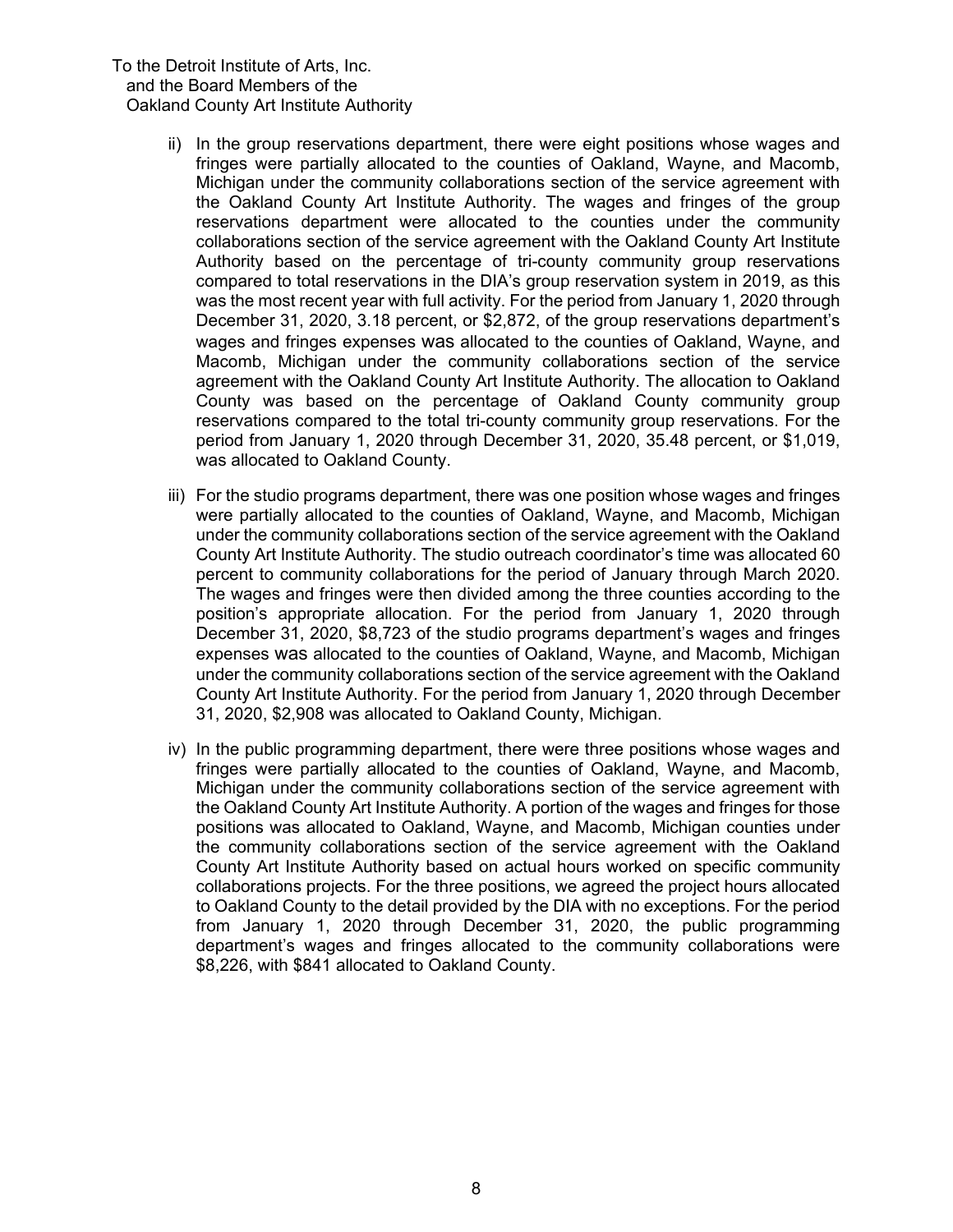> v) In the studio department, there were five employees whose wages and fringes were partially allocated to the counties of Oakland, Wayne, and Macomb, Michigan under the Community Collaborations section of the service agreement with the Oakland County Art Institute Authority. A portion of the wages and fringes for those positions was allocated to the counties of Oakland, Wayne, and Macomb, Michigan under the Community Collaborations section of the service agreement with the Oakland County Art Institute Authority based on actual hours worked on specific Community Collaborations projects. For the five employees, we agreed the project hours allocated to Oakland County to detail provided by the DIA with no exceptions. For the period from January 1, 2020 through December 31, 2020, the studio department's wages and fringes allocated to the community collaborations were \$52,841, with \$26,911 allocated to Oakland County.

We were engaged by the DIA and the Oakland County Art Institute Authority board to perform this agreed-upon procedures engagement and conducted our engagement in accordance with attestation standards established by the American Institute of Certified Public Accountants. We were not engaged to, and did not, conduct an examination or review engagement, the objective of which would be the expression of an opinion or conclusion, respectively, on the DIA's compliance with certain program requirements included in Section 2.4, "Privileges to Oakland County Residents," of the Art Institute Service Agreement between the Oakland County Art Institute Authority and the DIA for the period from January 1, 2020 through December 31, 2020. Accordingly, we do not express such an opinion or conclusion. Had we performed additional procedures, other matters might have come to our attention that would have been reported to you.

We are required to be independent of the DIA and the Oakland County Art Institute Authority and to meet our other ethical responsibilities in accordance with the relevant ethical requirements related to our agreed-upon procedures engagement.

This report is intended solely for the information and use of the DIA and the Oakland County Art Institute Authority board and is not intended to be and should not be used by anyone other than these specified parties.

Plante & Moran, PLLC

February 9, 2022